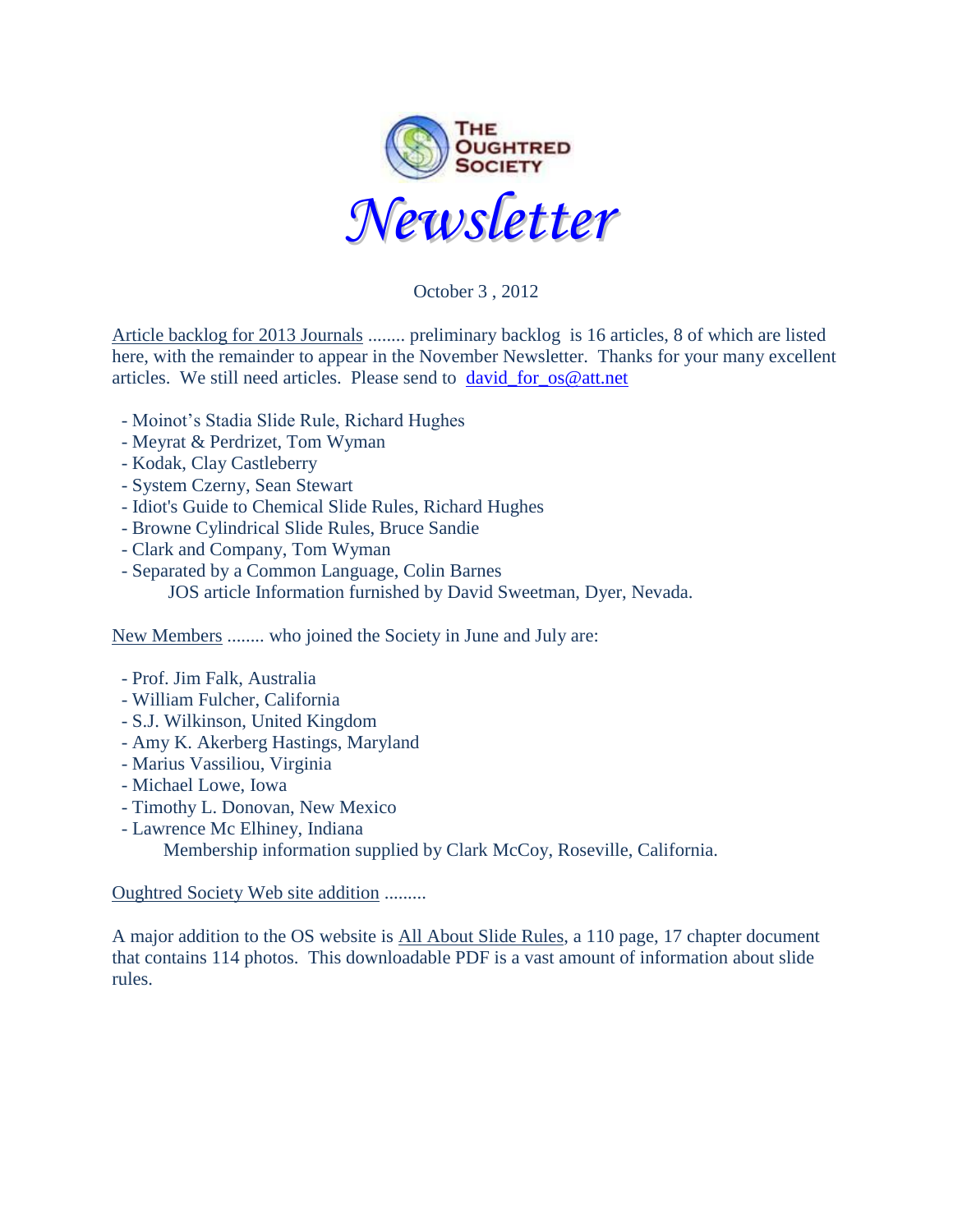

Here are some chapter titles:

- What is a Slide Rule
- History
- How a Slide Rule Works
- Learning Your Way Around a Slide Rule
- Common Scales and Their Functions
- Basic Calculations
- Common Types of Slide Rules
- Major Companies and Some of Their Common Models
- Less Common Types
- Tricks and Time Savers
- Advanced features
- Special Applications Slide Rules
- Cleaning and Care
- Slide Rules on the Internet
- Collecting

 All About Slide Rules was prepared for the OS website by Richard Davis, Las Vegas, Nevada and Ted Hume, San Angelo, Texas.

Another OS Web site addition ........ is [Mathematical Foundations of the Slide Rule,](http://cseweb.ucsd.edu/~pasquale/Papers/IM11.pdf) an excellent paper by Professor Joe Pasquale of the University of California, San Diego, that explains why slide rules work.

Who's Who in the Oughtred Society ........

Otto van Poelje of The Netherlands is Associate Editor of the Journal, Regional Advisor for Europe, and member of the OS Board of Directors and the OS Publications Committee. The quality of the Journal, especially of European originated articles, is his particular concern. Otto, member since 1992, has been involved in several OS activities and projects, including establishing the OS Awards and handling member surveys. As a collector, Otto is mainly interested in calculating instruments for navigation at sea and items of Dutch design or making. Collecting actual objects now has become secondary to his growing collection of quality photo images and his studies of particular slide rule designs, intended for publication in the Journal.

Biographical information furnished by Otto van Poelje, Hilversum, The Netherlands.